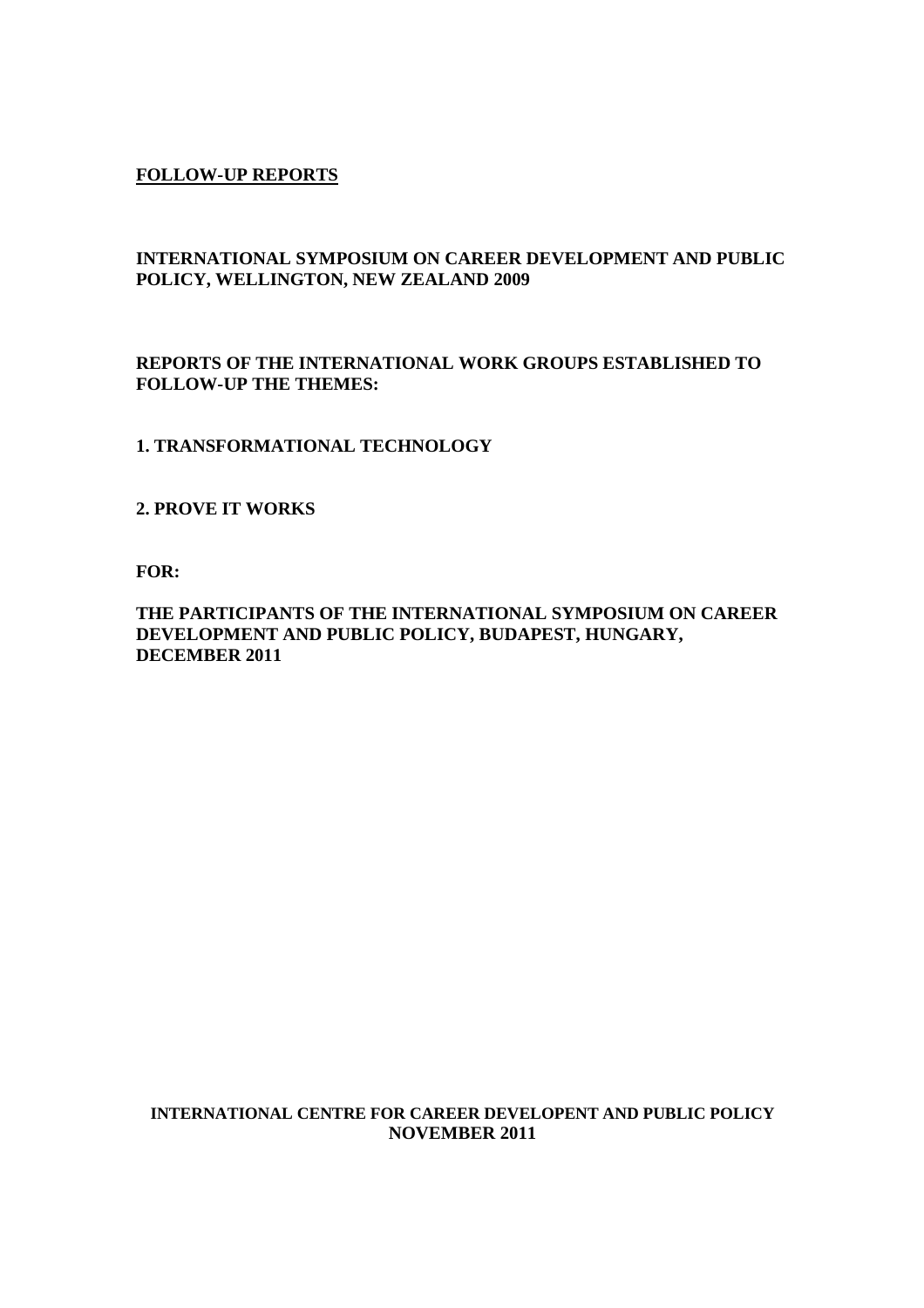## **TRANSFORMATIONAL TECHNOLOGY**

The Work Group shared knowledge, experience and expertise on this theme. It identified 11 areas for consideration: **-access -the pedagogy of virtual careers learning -purpose and use of emerging technological tools -use of social media -organisational competence and interest -practitioner competence -practitioner training -citizen/user competence -evaluation -citizen/user involvement -policy maker interest.** 

This report is structured according to those sub-themes.

## **1. Access**

In the first instance citizen access to virtual career development service delivery is enhanced or limited according to government investment in and the roll out of broadband and in ICT infrastructure development for all public services. In policy terms, virtual career development service delivery should be seen as part of improving access and providing equitable access to all public services for citizens and not as a separate special treatment. Virtual career service delivery is particularly useful in both urban and rural settings to address contextual challenges in service delivery, and in reducing traditional temporal limits for services. Equity of access also refers to how individuals and groups in society can own/access hardware devices that enable them to connect with virtual services. If and where equitable access exists, there is still the challenge of the knowledge, skills and competence of the end-user.

Access also has the connotation of easy to use systems that are user friendly and intuitive, and of accessibility for those with special needs e.g. disabilities, and of availability in different languages. Service providers have a support role in accessibility and induction (user guides, remote support etc).

# **2. The pedagogy of virtual careers learning**

Virtual career services should be based and built on learning and development models. However, little attention has been paid to date by the academic community to the pedagogy of virtual careers learning. There is a need to develop a common language, lexicon and taxonomy for this approach. There is a need to discover how to effectively blend virtual careers learning with other forms of careers learning, and how to optimally blend different forms of virtual services: e-mail, web chat, SMS, telephone. There is a need for action research on the pedagogy itself and for the development of theoretical models.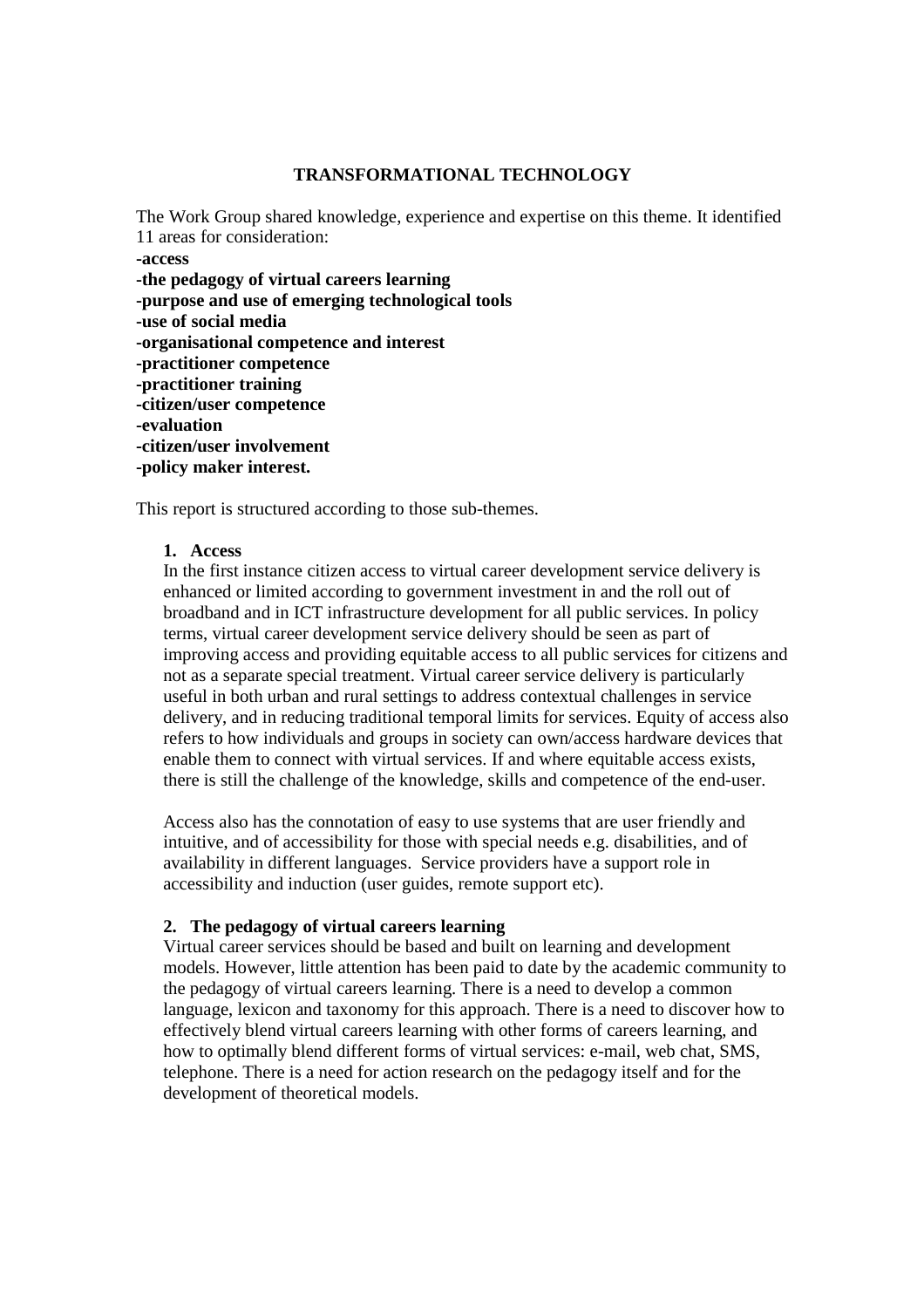#### **3. Use of emerging technological tools**

Web 2.0 refers to web applications, principles and practices that facilitate participatory information sharing, interoperability, knowledge generation/development, user-centred design, and collaboration on the World Wide Web. These include social networking e.g. Facebook; social bookmarking sites e.g. Delicious; virtual worlds e.g. Second Life; virtual learning environments e.g. Moodle; wikis e.g. Wikipedia; blogs; and chats. The challenge for career development service delivery is why and how to be present in these multiple channels for different target audiences and how to train staff for such delivery. Facebook continues to be in the top 5 highest web referral sources for Careers NZ. Its *Spring Clean your CV* campaign on Facebook received a huge response. The E-Guidance Centre in Denmark will integrate Facebook as a fifth medium in early 2012. Australia has hosted a Virtual Careers Fair for Graduates that included webinars and skype conversations with employers, videos, jobs, careers advice, online CVs, and employer compatibility test.

One key to successful citizen usage of the public services on the web in general and of career development services in particular is to keep things simple. Simplicity in this context has several meanings:

-clarity of purpose for providing the online service,

-the learning/support design of the service,

-how/what/when/where various service functions are presented/supported, and -the extent to which a portal is self-directed or inclusive of needs assessment, guidance support, or intervention.

 All of these aspects overlap with online career learning pedagogy (see Section 2 above). Many national, regional and local portals for career development services may need to be redesigned.

Given Cloud potential such as for storing e-portfolios, there are still some issues concerning data privacy, confidentiality, ownership, control and security of storage, and long-term hosting and maintenance costs.

Web 2.0 applications also have much potential for guidance practitioners and researchers to work collaboratively, to generate and develop knowledge, to share data, to learn from each other and to enhance research undertaking and outcomes, for example in developing an evidence base at local, regional, national and international levels.

Thought needs to be given to the pedagogical affordances of hand-held devices such as mobile technology and electronic tablets and their place in career delivery services, and to develop career guidance apps.

Whose role is it to promote/stimulate citizen use of technology to access public services in general and career development delivery services in particular: policy makers, career development delivery agencies, guidance practitioners? (From an Australian perspective, for example, teachers are considered to have a key role to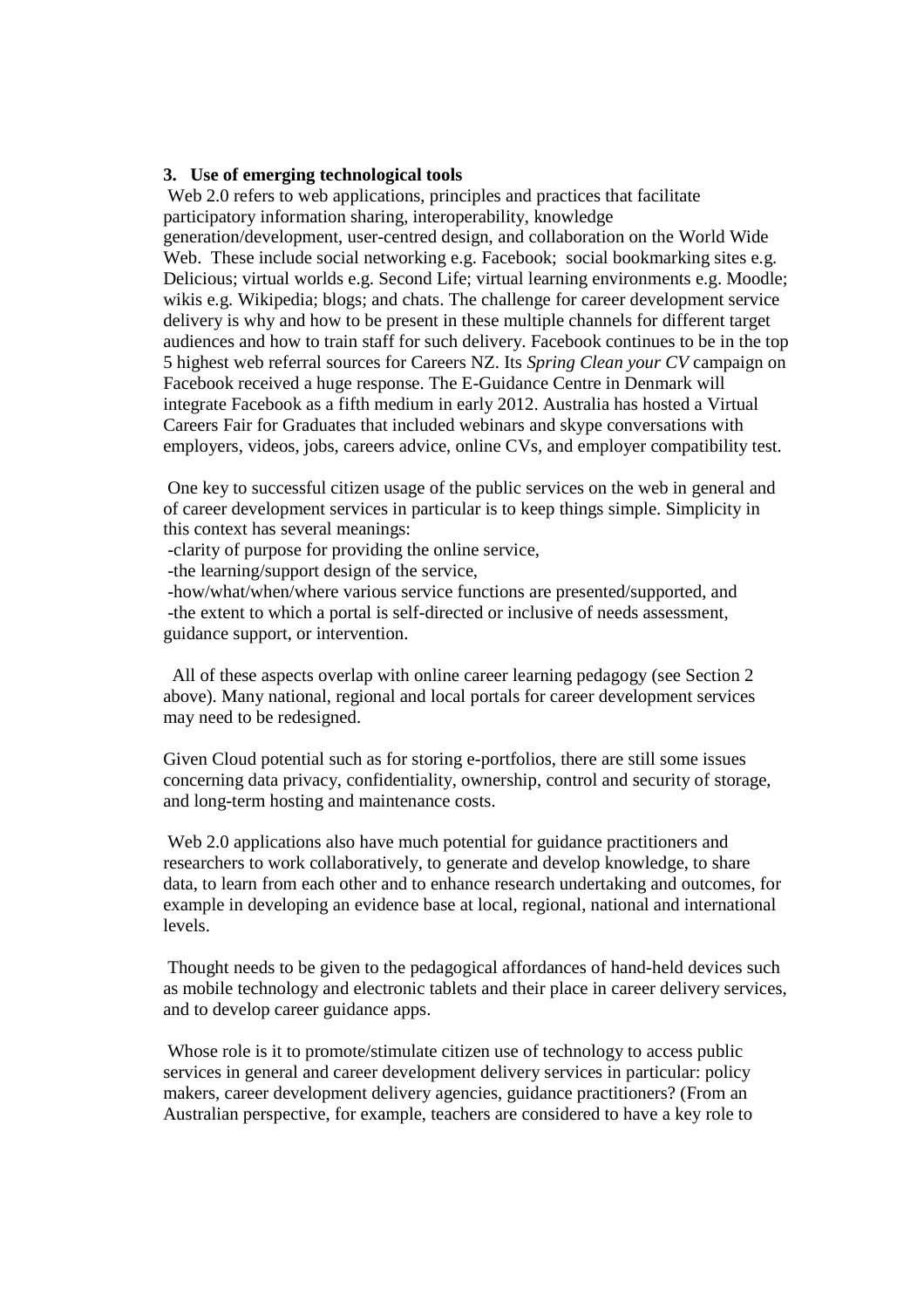activate students to use self-help resources on the web). There is little evidence of national strategies for use of the internet for public services that include career development services as a component. There are examples of national virtual careers services in UK, NZ, Australia, Denmark, France and South Africa, all at different stages of development and scale. In the absence of national strategies, innovative pockets of virtual career development activity have arisen targeted at select groups. They are not a substitute for a national strategic approach.

## **4. Using social media**

This is a new space for policy makers and other key decision-makers. They are often not aware or confident of its potential, so there is a need to scope risk management strategies and to have agreement on levels of risk from decision-makers when moving career delivery services to use social media space. The NZ government recently issued draft Social Media Guidelines for all government services to support quality of delivery of such services through social media spaces. Virtual career presence means significant change management with a range of stakeholders.

But entering social spaces is not without challenges. Social media interventions have to be almost immediately meaningful and pertinent to space users. Establishing credibility in one space through brief interventions can result in enticing users to web spaces where their career competency can be built. Another interesting social media development is the emergence citizen-led communities of practice that are largely supported / facilitated by career practitioners but not 'owned' as such. Both these two points create great opportunities for practitioners and have implications for practice, professional development.

The use of social media for career service delivery is also a new space for practitioners who need to gain competence and confidence in using such spaces. Different social spaces require different principles, strategies and skills for service offers. Outcome measurement is a challenge.

Furthermore, social media can be exploited as a means of feedback on existing policies and delivery systems for career guidance, and as a means of policy and delivery co-construction and evaluation with stakeholders (citizens, policy makers, researchers, practitioners).

# **5. Organisational competence and interest**

Career development services have traditionally been provided in organizational settings e.g. schools, tertiary education, adult education, public employment service, non-government organisations. The extent to which traditional careers provision can embrace virtual careers provision in a blended approach is a function of how virtual learning in general is perceived and valued by the organizational setting itself and the resources allocated to this (which in turn is a function of how policy makers perceive virtual learning and develop policies and allocate resources to promote it).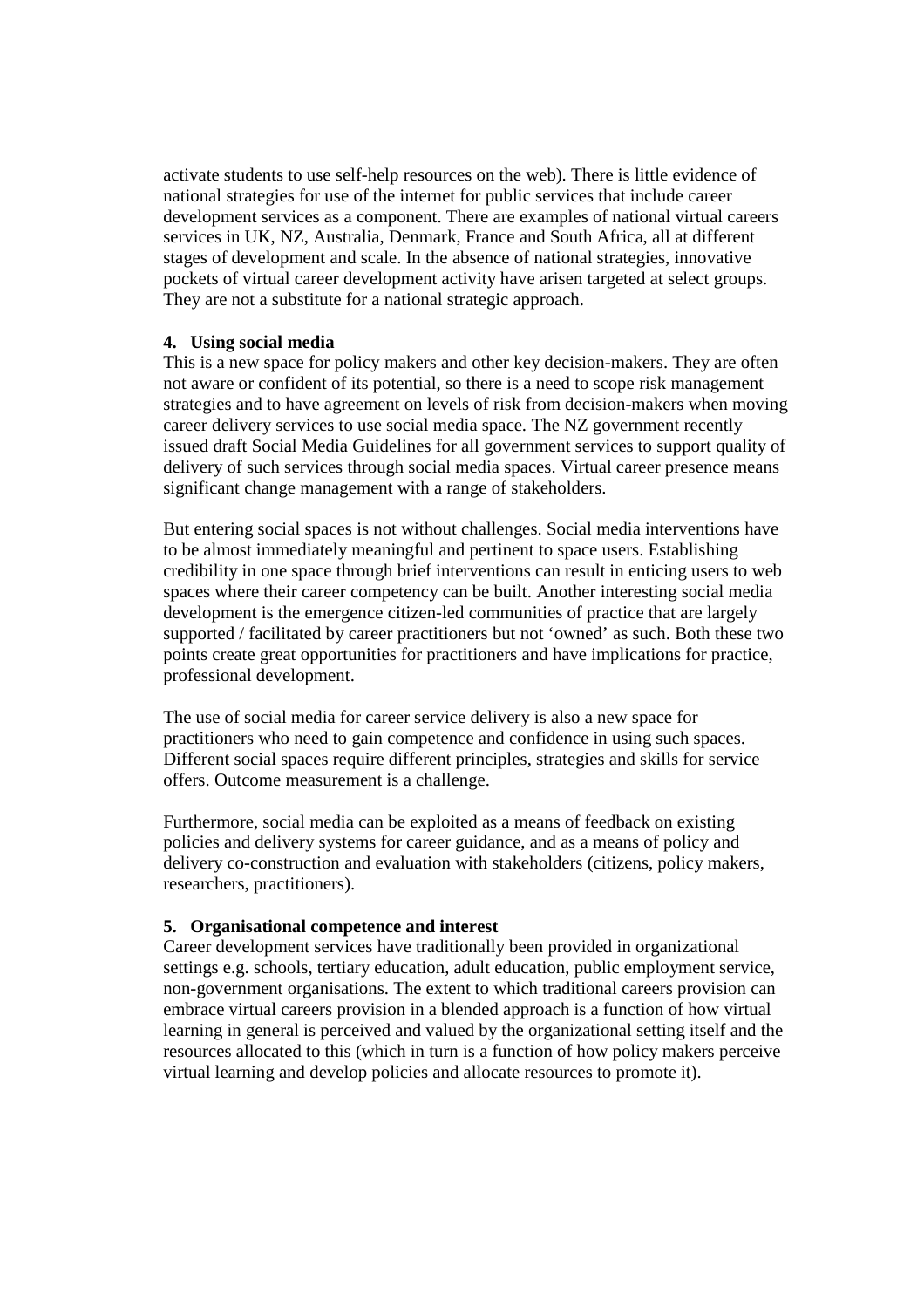In British Columbia (BC), Canada, for example, Training Innovations, a private sector organization specializing in virtual careers service delivery, is currently gearing up to train 16 other organizations also involved in third-party government delivery, in online service delivery, using an online delivery pedagogy for the new Employment Program of BC. Through this process, it is identifying many organizational areas that need attention in terms of training. While online practitioner training is an obvious need, there are other very important organizational capacity building needs such as for supervisors of the online practitioners; for the management of the organization to understand and champion the service model; for the administration to register staff for the service; and for the management / communications staff to effectively explain the service model. If any of the 16 organisations wishes to customize the learning units already developed by Training Innovations, they will need someone with instructional design skill who is well versed in career/employment development content.

## **6. Practitioner competence**

-

There is commonality in some of the competences and skills that practitioners use in working with citizens in both virtual and physical settings. Some practitioners are more at ease with one or the other type of delivery setting and, according to the experience of Careers NZ, this is not age related as one might expect.

Several associations of career professionals e.g. the Careers Industry Council of Australia, mention competence in virtual career service delivery in their practitioner standards/competence profile but this is an association statement than a government requirement. The Canadian Council of Career Development Associations and the ICG in the UK are in the process of defining/redefining practitioner competences and virtual career service delivery will become a core competence. As with Australia, it is not yet a government requirement. The question is still open in many countries as to whether this is a core competence or a specialist competence. This competence includes:

- the knowledge of how to choose an appropriate technology to suit a particular purpose and need (e.g. establishing the needs of a client and assessing how technology can assist in addressing that need – the pedagogical affordances of the technology and technology enhanced learning; and how to create a meaningful and engaging learning experience for the user)
- how to identify websites that provide accurate, reliable and valid information, and
- how to teach young people and adults to use virtual career resources (part of career management competency skills).

The National Career Development Association (USA) appears to be the only association of professionals that has produced a comprehensive set of guidelines<sup>1</sup> for the practice of virtual career service delivery. Other associations need to revisit their codes of ethics to include virtual career delivery practices. This has happened already

<sup>1</sup> *Use of the internet for delivery of career counseling and career planning services* http://associationdatabase.com/aws/NCDA/pt/sp/guidelines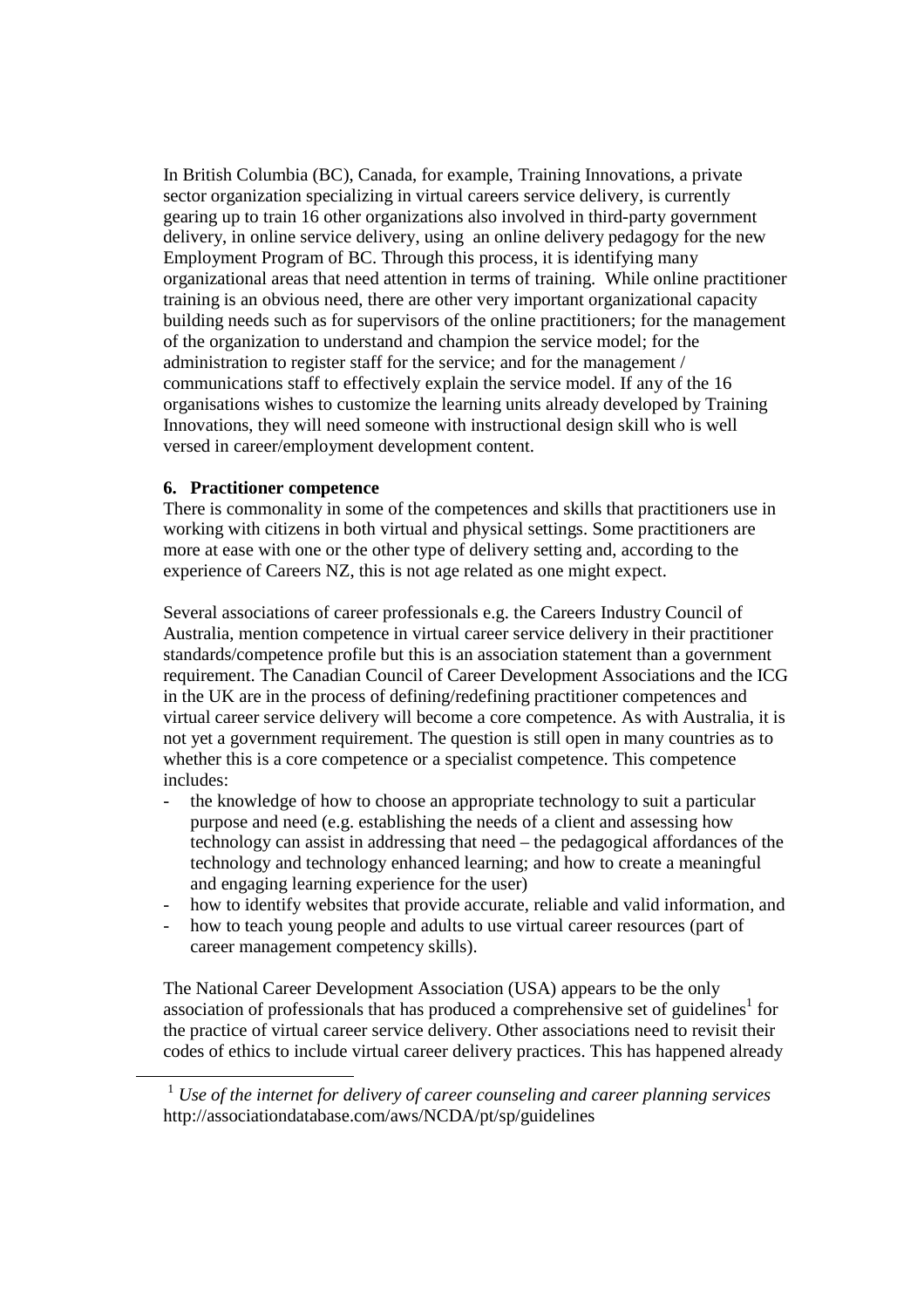in British Columbia, Canada. Again these are industry statements, not government led or government requirements.

A big challenge is to change the attitudes of existing practitioners (and their managers) to virtual career development service delivery, in particular to its pedagogical value, application, and impact for career learning, based on good pedagogical programming and design. In-service training in virtual delivery e.g. in the use of social media for guidance, is often provided as an option at training events organized by associations of professionals, and good interest is reported in Canada and UK among others. But it is still an exotic topic to be heard rather than a core competence to be acquired. Careers NZ has a core group of on-line delivery experts "early adopters" who act as champions of this form of delivery both within its organization, at national level, and who share their learning and experience with practitioners in Australia and elsewhere.

## **7. Practitioner training in virtual career service delivery**

The methodology and curriculum of initial training programmes for guidance practitioners worldwide has in general little to offer or to say about this competence. In most training programmes, technology is not embedded across the curriculum. At best virtual careers service delivery is a topic to be studied rather than a competence to be learned. Students show more interest in this delivery method than staff (who appear to lack knowledge about this competence). Little or no attention is paid to virtual career guidance service delivery and to the use of new media. Neither are they the object of academic research. Training is too focused on one to one physical interviews. There is an urgent need for trainers to bridge the gap between the field delivery development and the actual training that they offer.

However, a few good examples of new practice in initial training are emerging such as at the University of Jyvaskala in Finland. The skills and willingness to apply ICT in one's work and to be capable of developing web-based counseling is an explicit outcome of its practitioner training. The training programme is managed on a webbased platform and during the programme the experience of the use of the platform is converted to a practitioner competence to use ICT in their practice. This process is supported with an e-portfolio in which the students reflect how they will improve this competence area

In NZ and Denmark, all training in virtual career service delivery has been designed and delivered in-house at Careers NZ and the National E-Guidance Centre. In Canada the private sector has led the way in both virtual career service delivery and in training practitioners. Practitioners need to be trained in brief intervention approaches and in mental model orientation.

Associations of professionals offer continuing professional development (CPD) training in virtual career service delivery as an option at occasional national and regional training events. CPD participants often express a desire to learn more e.g. on integrating virtual and physical services, on facilitating delivery, on supervision of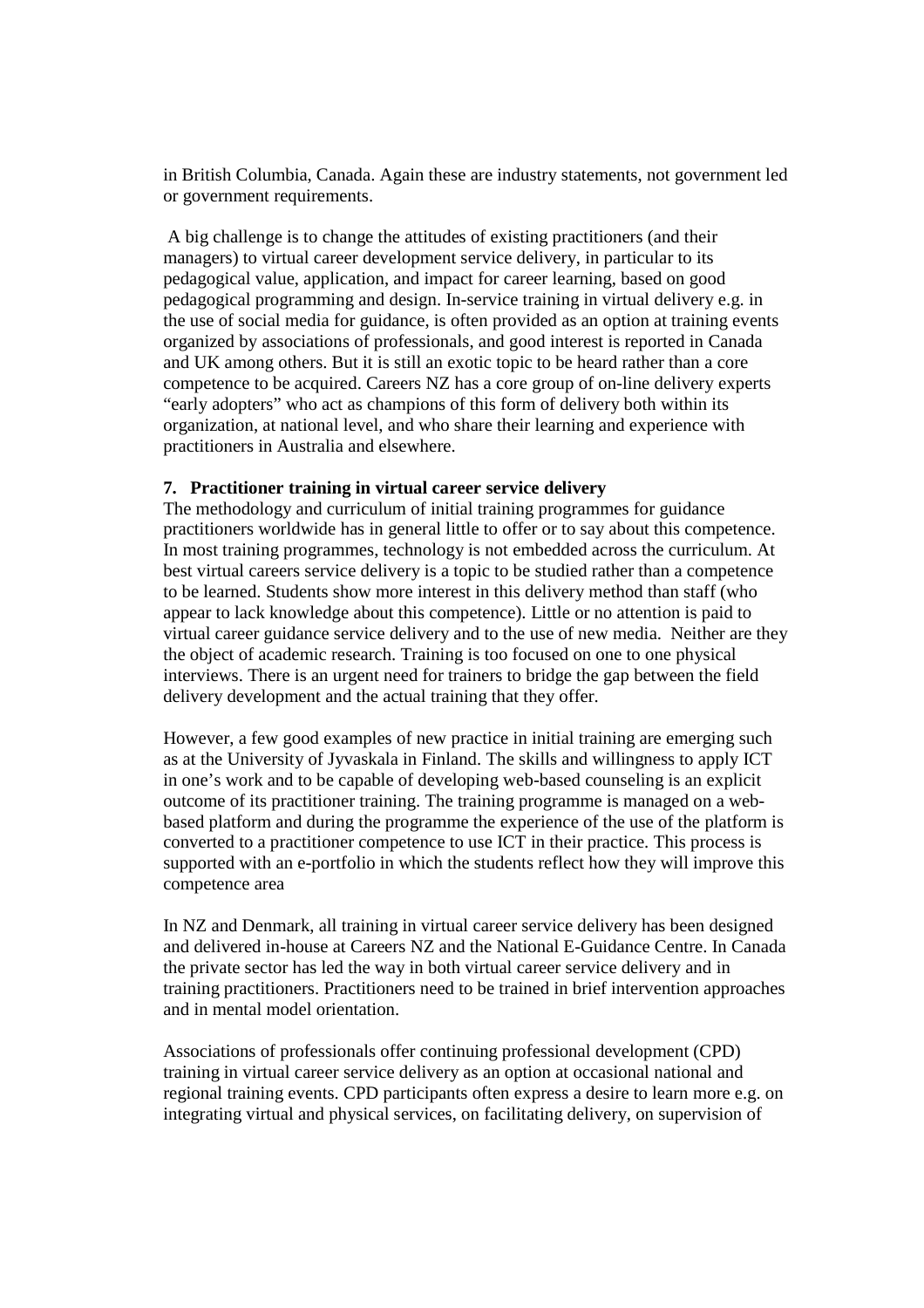delivery, and on impact evaluation. However most of this type of training offers little opportunity for follow-up for competence acquisition after the training event.

## **8. Citizen/user competence**

In Finland according to the national core curricula, pupils have to be introduced to the existing online career information and career resources as a compulsory element of the education, before the completion of the comprehensive education. After they complete the comprehensive education they are aware of the existing services. They are introduced to the minimum quality criteria for the online services. In order to make well informed and well thought through decision and plans citizens must have the skills to evaluate the validity and impartiality of the information. The capacity to critically use the internet is considered a competence of lifelong learning in Finland.

# **9. Evaluation**

It is important to record and to showcase good examples of the evaluation of virtual career services and to disseminate these internationally.

## **10. Citizen/user involvement**

It is important to record and showcase good examples of citizen/user involvement in the design, process and evaluation of virtual career services, and to disseminate these internationally.

## **11. Policy maker interest**

Policy maker interest in this area so far has ranged from lack of knowledge to "information happy" approaches. At the same time governments have E-governance strategies and guidelines for public services. In policy terms, virtual career service delivery has not been seen to be part of the general strategy to increase citizen access to public services. Where interest has been shown, this often amounts to an "information only" view of the potential of virtual services. The academic community/trainers and the associations of professionals are not in a strong position to influence policy makers given their own current standing on this competence. Often the impetus for change comes from outside the traditional influencers.

There is a need to demonstrate to policy makers how virtual career service delivery can help them achieve public policy goals in education, employment, and social equity.

Policy makers have a role in setting down the policies and principles underlying the provision of virtual careers learning: the ICT infrastructure, the hardware and software, of public access to virtual career services, and in incentivizing the development of virtual career services through allocating resources.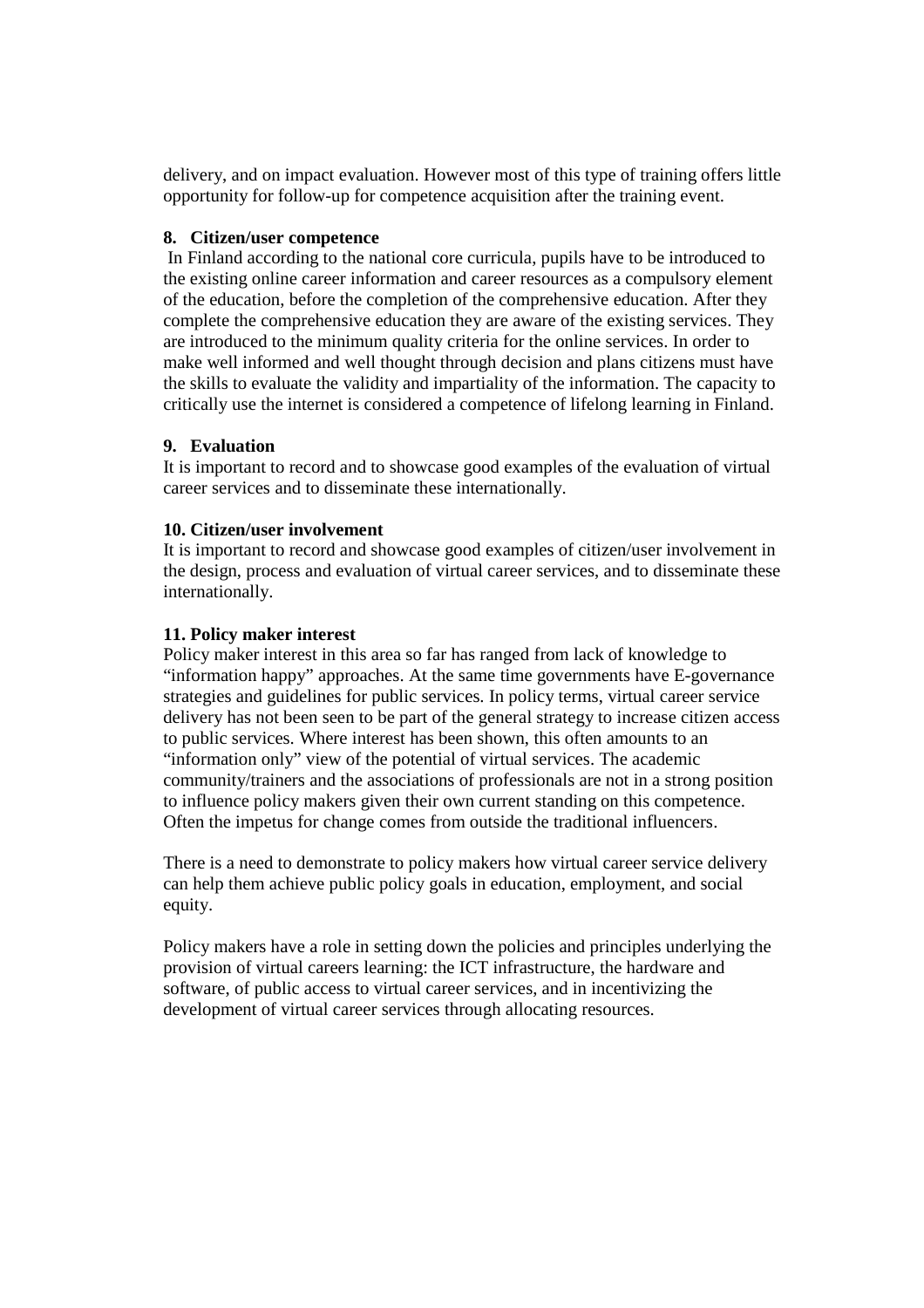#### **CONTRIBUTORS TO THIS PAPER**

Tannis Goddard, Training Innovations Inc., Canada Bernie Burrell and Julie Thomas, Careers New Zealand Kirsten Hahn Larsen, Leder af eVejledning, Denmark Dr.Tristram Hooley, University of Derby, UK Linda Darbey, National Centre for Guidance in Education, Ireland Dr. Raimo Vuorinen, ELGPN Co-ordinator, Finland Graham Honey, Education Services Australia Dr Jim Sampson, Florida State University Dr John McCarthy, ICCDPP, Chairperson

#### **Other group members**

Prof. Spencer Niles, Penn State University, USA Phil Jarvis, National Life Work Center, Canada Suzanne Curyer, Education Services Australia

The group held 4 teleconferences. Its members also posted documents and useful links and references relating to theme on its Forum website: http://iccdpp.org/Forums/tabid/76/forumid/70/scope/threads/Default.aspx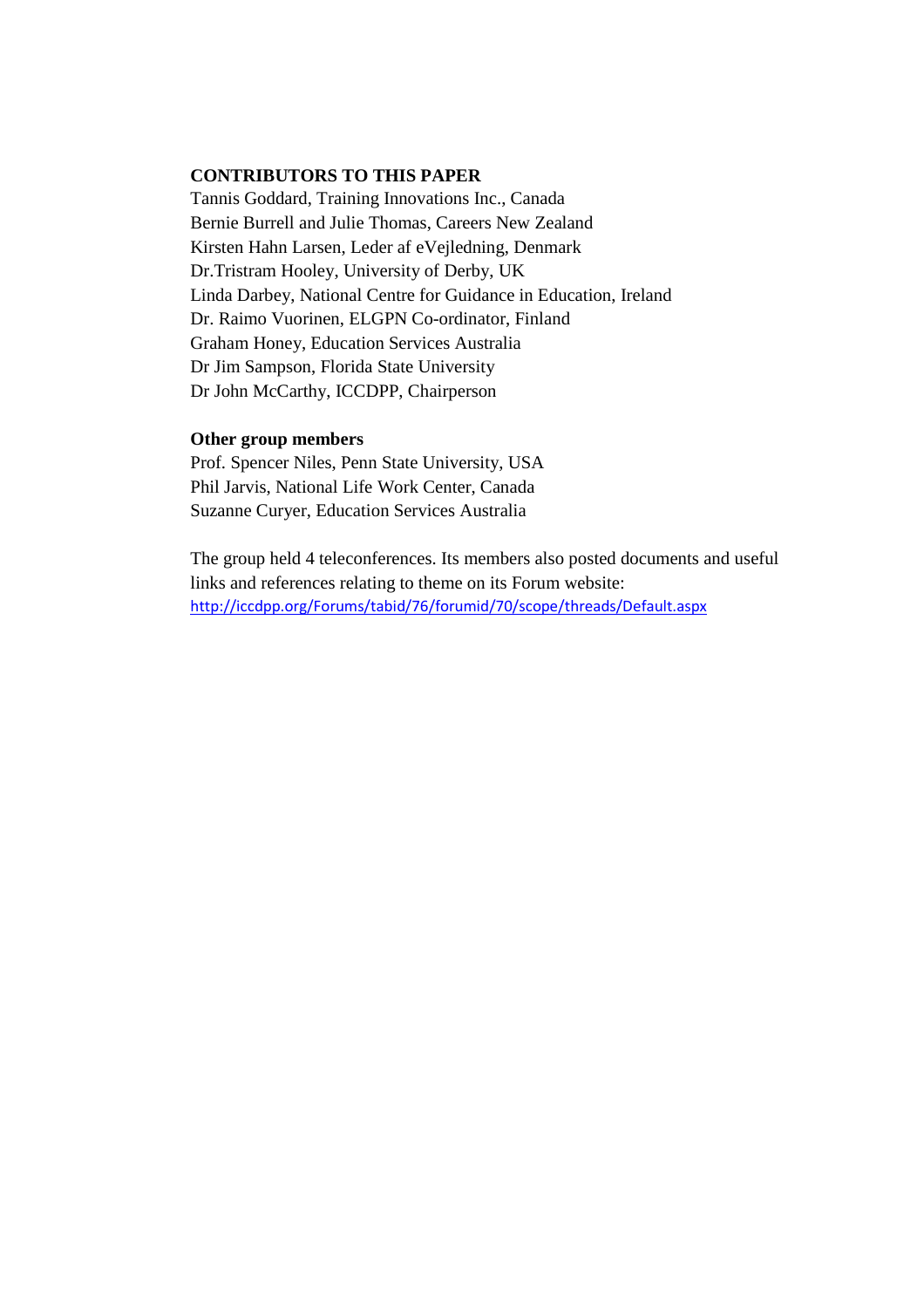# PROVE IT WORKS

The group held 4 teleconferences. Its members also posted documents and useful links and references relating to theme on its Forum website: http://iccdpp.org/Forums/tabid/76/forumid/71/scope/threads/Default.aspx

The group has prioritised the following sections for its work: -Data collection systems (process, output and outcome) -Glossary of terms (in cooperation with ELGPN) -Evidence for the effects of career guidance on school retention and improved scholastic outcomes.

## **CONTRIBUTORS TO THIS DOCUMENT**

Prof. Bryan Hiebert, University of Victoria, Vancouver, Canada Sareena Hopkins, CCDF, Canada Dr Scott Solberg, Boston University, USA Peter Tatham, CICA, Australia Prof. Sylvia Nasser-McMillan, North Carolina State University, USA Dr Deirdre Hughes, UK Dr John McCarthy, ICCDPP, Chairperson

#### **Other group members**

Joan Wills, Institute for Educational Leadership, Washington, USA Prof. Spencer Niles, Penn State University, USA Dr Raimo Vuorinen, ELGPN Coordinator, Finland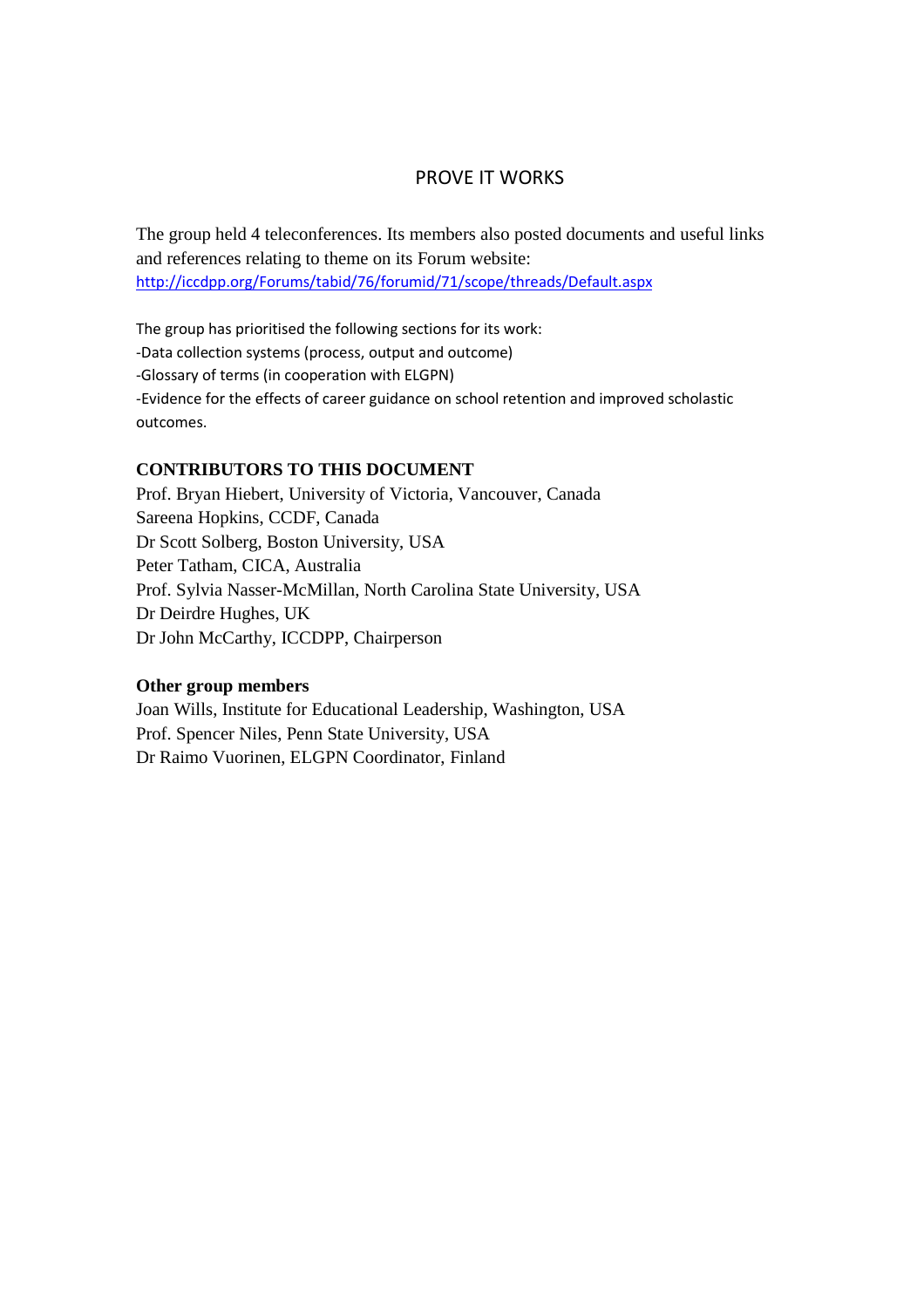#### **International Symposium on Career Development and Public Policy 2009 follow-up Prove It Works Working Group**  November 2011 (Merged Information)

#### **Coordinating Concepts and Issues**

1. Principles that underpin accountability frameworks that could be applied across and within countries and

sectors

What does "principles" refer to, specifically? Seems like points #4-8 refer to principles that ought to be supported, and we already know those – they are referenced in multiple documents in the ICCDPP clearinghouse and in other places There are some examples of accountability frameworks linked to quality assurance and evidence base, mainly European and US e.g. Different quality assurance (QA) models exist that have been applied to the planning, management and delivery of information, advice

services. These include approaches that seek to: • standardise the process of organisational self-

• measure the effectiveness of IAG based upon

• gather evidence to demonstrate accountability • distinguish between the various input, process

• apply a tri-variable model of quality assurance to IAG. (Refer to Bimrose, Hughes & Collins,

Governments are increasingly outcomes focused. A set of principles eg That career practitioners should be qualified does not guarantee commitment. But it does provide a valuable reference point.There is sufficient discussion. Annexe 2 of the OECD Handbook for Policy Makers (pge 67)provides a list of common

involved in the delivery of IAG and

principles as a starting point

different countries.

We have not yet attempted to do anything

The ELGPN Work Package 4 is currently undertaking work in this regard with 27 countries. This is quite a challenge though

policymakers using EU frameworks has

in Australia. While not a framework the OECD did provide guidelines for policymakers. Other frameworks eg Employability Skills are reviewed about every 9 years. Might be time to get the

across different jurisdications.

OECD involved again.

Very little

and guidance (IAG)

'ideal input' factors;

and outcome factors

2006 pp. 4-8 )

assessment;

#### **What we know What we don't know What we need to do about**

What are the key principles that people absolutely need to include in order for an international framework to be acceptable.

#### What an overall compilation of these principles would yield

How realistic it might be to develop a single international framework that will be meaningful and acceptable to all countries.

Lessons from other sectors on the principles that underpin accountability frameworks that might be transferable into the careers sector.

We don't know the impact from global warming,GFC2 and global urbanisation etc on the nature of work and the consequent impact on changes that need to be made to career development service provision at a national level

# **what we don't know**

- 1. Start by outlining those key principles that MUST be present in an accountability framework.
- 2. See if there is enough common ground that it seems likely that an acceptable international framework is possible.

#### I wholeheartedly agree with the Canadians  $\ddot{\odot}$ Agreed - Perhaps hold initial discussions with the OECD Identify some key principles from other allied sectors and test out their efficacy.

2. A schema to enable cross referencing and communication between frameworks developed in different countries – *and across different jurisdictions (ex. K-12 education, employment)*

pertaining to this item, so we know very little (if anything) how to coordinate what is happening in progress is being made in relation to a common framework and set of indicators. The process of highlighted both challenges and opportunities for cross fertilization of good and interesting policies and practices. Work is about to commence on mapping quality and evidence-base frameworks We know that the OECD review had a profound impact on career development policy and action We think we actually don't even know what we don't know about this, and will not be any further ahead until we try to do something about this issue. The Blueprint has been adopted internationally – so at least acrosscountries rationalization This type of document to be housed in the ICCDPP clearinghouse/website? Note link to the Blueprint in Australia http://www.blueprint.edu.au/ \*how about engaging doctoral students in this process through course assignments, research opportunities, etc.? We don't know how many potential schemes there are out there!

We don't know the extent to which policy makers are willing to pay attention to and make use of frameworks that have been tested out in other countries. On a positive note, policy makers in the UK seem more interested in developments in the Nordic countries at the present time than existing UK frameworks.

- 1. Start by making clear the frameworks that are already in place. We've made clear what we are doing in Canada, but we're not aware of any frameworks that have been under development in other countries.
- 2. 2-3 people could try to pull together a framework that would
- embrace 3. It seems to me that the
- ICCDPP could provide leadership in this matter.

One "scholarly" approach would be to 1) conduct a literature search,

2) identify cross-national (possibly cross-disciplinary) terms,

#### 3) circulate terms, 4) solicit country-specific input to populate schema; and/or, if literature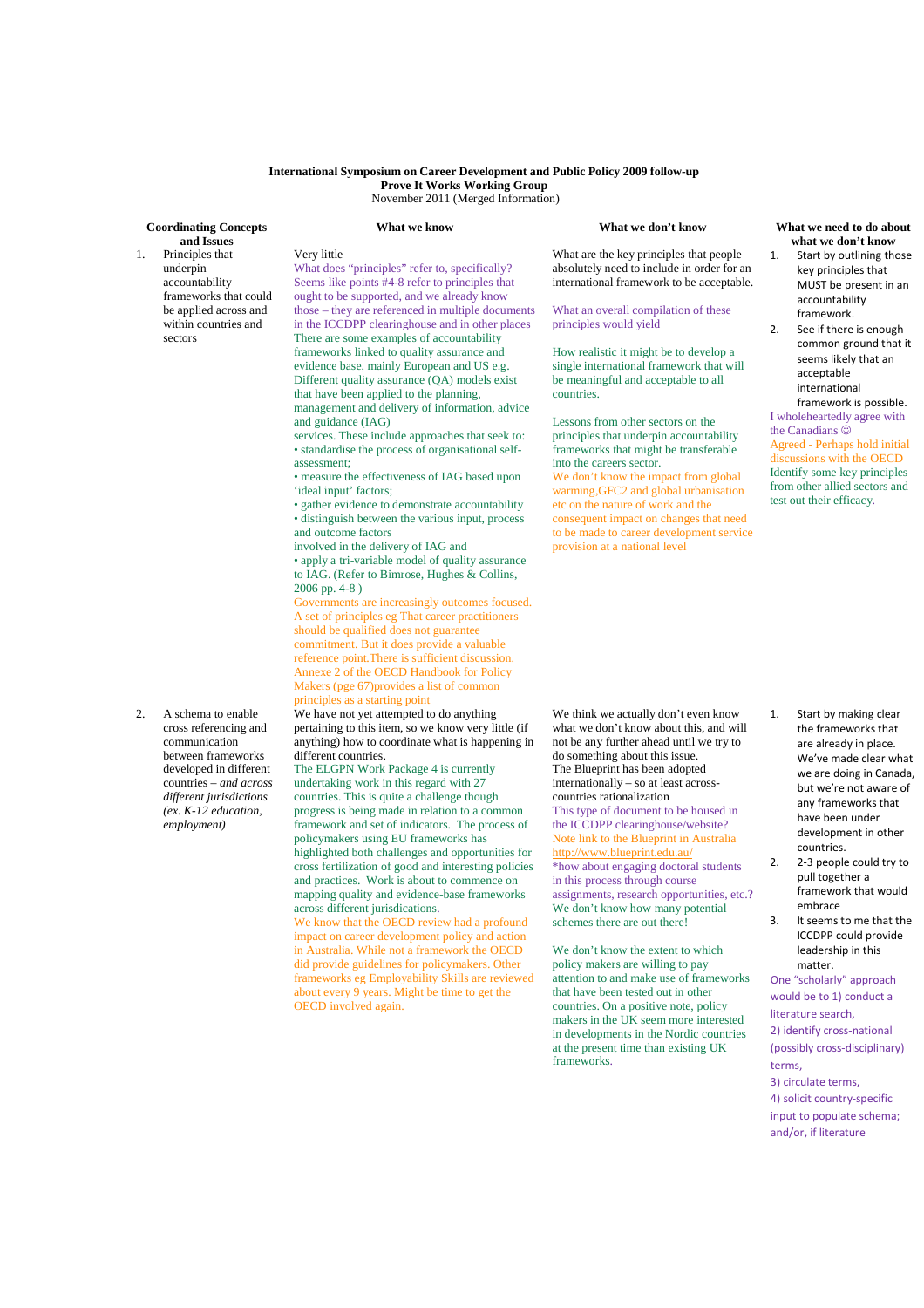warranted, a meta-analysis could be conducted (although my sense is that would be premature at this point)

This approach would expand the principles related to type of data, to constructs such as "cost effectiveness" as well as "social justice" and "advocacy", perhaps less prominent but nevertheless key in the literature already generated

Agree with all of the above.

#### Agreed

ELGPN developments seem highly relevant in this regard. The planned Conference in Budapest (Dec 2011) provides an ideal opportunity to forge stronger working links given Hungary is the lead country on WP 4. It might be worth following  $\overline{u}$ 

Compare and contrast the Canadian and EU indicators It is important to have a draft of indicators and make them available to countries for trial and comment. they don't have to be perfect.

number of indicators that could have appeal across and within countries and sectors

3. Identification of small

4. Input data collection: common items and features

An initial think tank was held in Canada and there was agreement that a set of common indicators is a reasonable goal. A proposal is currently in preparation, with a funding decision expected this Sept or Oct.

We have been grappling with this in the ELGPN. Annex 5 produced last year has been further refined in at least two ways (i) mechanisms for data collection added; and (ii) fewer indicators designed to enable policymakers to capture hard and soft data. Work in progress but I can send a copy for your review and comment.

The extent to which countries are able to and/or willing to undertake experimental activities without any dedicated funds.

ELGPN WP4 currently testing out a research instrument to be used in at least 4 countries, Hungary, N.I, Portugal and Slovenia by policy makers and/or policy advisers. We don't know how successful this will be until early 2012.

Is anyone working on this? Theory is in place but implementation and practice more difficult.

Common Indicators proposal (fixed & variable). Where available? Think it would be useful to highlight counselor training even more than in our current model CICA has established a framework for endorsing all

We've included this in our

higher education career development courses. We will complete this task by December 2011. The framework is based on the Professioanl Standards for Career Development **Practitioners** 

The volume of careers practitioners in the various countries needs to be collated and data on qualifications and CPD

Replication studies would be useful. We currently are in the

5. Process data collection: common items and features

1. Service providers have not had easy tools or a compelling rationale to collect data on 1. We have data from 6 counsellors in 6 agencies in 2 provinces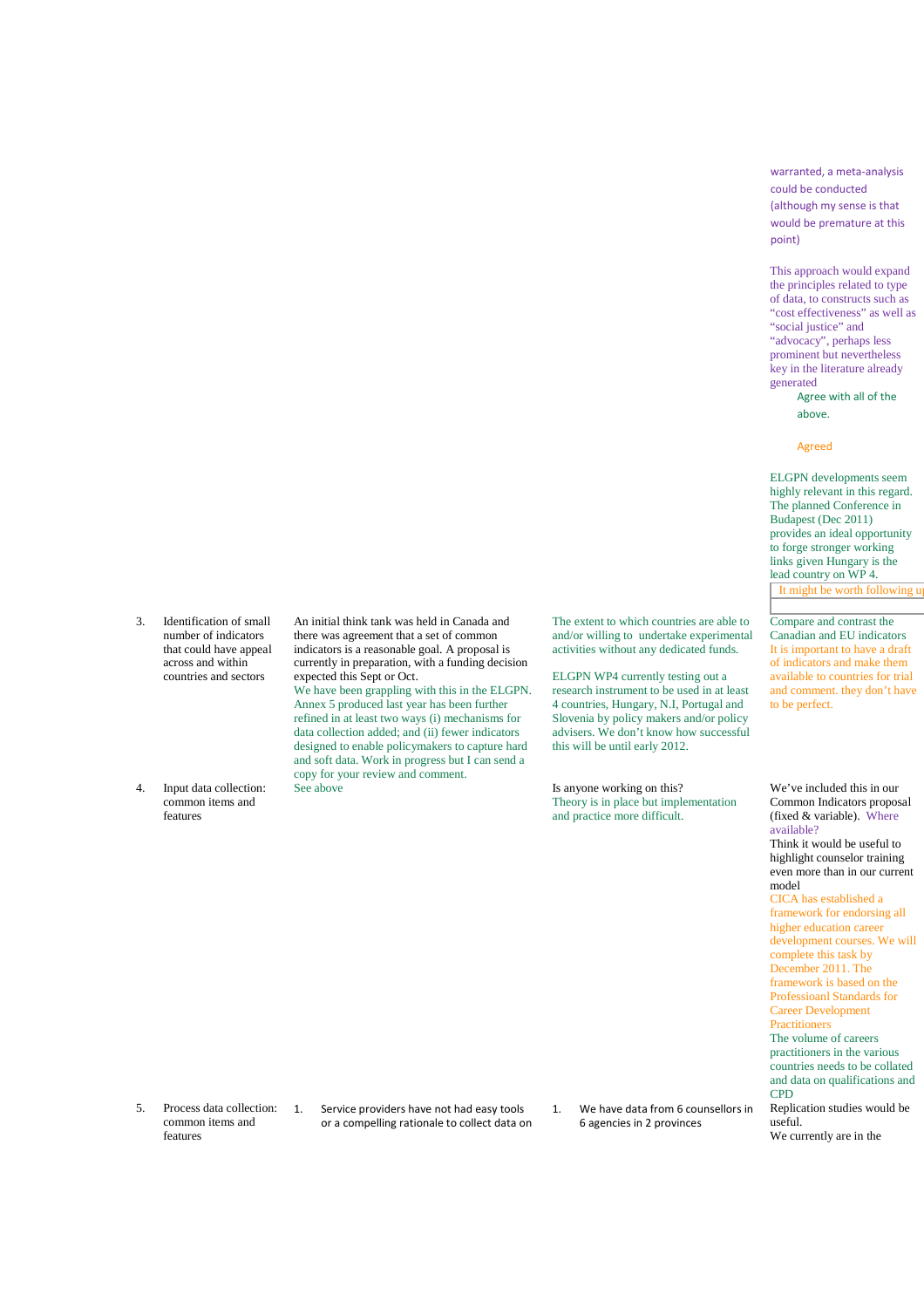the processes they use with clients

- 2. When they are given these, they report it helps them be more focused and to feel more optimistic that they are doing a good job
- 3. Technology does offer the potential to aggregate data in a systematic way
- 4. The voice of the user linked to social networks and self evaluation of online careers interventions is becoming more prominent
- 5. Professional online resource materials are available in the UK. Refer to Hughes & Gration, 2009

confirming the statements in column 2.

- 2. We don't know how generalizable this is to other agencies.
- We don't know the extent to which careers professionals are leading the way in data analysis and reporting on the impact of their work (or do we?)
- 4. We don't know the extent to which innovation in data collection and analysis is taking place between careers professionals and ICT developers e.g. A recent event took place called a 'Hack Day' with ICT boffins and private practice careers resource developers, facilitated by the UKCES, to demonstrate how easy it is to extract and mash data from various sources.

6. Output data collection: common items and features

This has not been done in a systematic way. Most agencies likely have common outputs (the products generated by the interventions) but there are no data to confirm this assumption Agree with above. Outputs and outcomes used variably across the careers policy field.

UK policy directives focusing less on process and more on outcome driven results with payment to agencies by results over time e.g. Work Programme & Getting Britain Working

The extent to which there is a common understanding of output vs. outcome. In Canada we have been taking steps to make this explicit, but there is no guarantee that what we are doing would be acceptable in other countries. Which national / international data sets can be used to better effect from a careers intervention perspective? E.g. PISA Study 2011

7. Outcome data collection: common items and features e.g. career readiness; academic readiness

In Canada, we are receiving a positive reception to a taxonomy of indicators of client change (i.e., outcomes), Knowledge, Skills, Personal Attributes (i.e., KSAs), and Impact of the above 3 (e.g., employment status, quality of work, etc.). Currently, most EAS providers only collect impact data (employment/training). Is this taxonomy available? See above re: UK payment by results which so far has excluded careers professionals' work but change is on its way.

Recent report on Careers Adaptability & Skills Supply: comparative study between England and Norway (pending) highlights career adaptability as critical success factor in times economic uncertainty – a slightly different slant to employability concept. Part of a wider

Are other countries developing a taxonomy of indicators of client change? Yes, the ELGPN learning outcomes evidence base project in the countries mentioned earlier has a taxonomy that could be shared – currently led by Hungary. Limited

planning phase for a replication with a francophone sample, scheduled to begin in September 2011. Agree with above

Pay attention to online developments that enable data to be mined and presented in a user friendly way e.g. UK National Office of Statistics data currently being represented online to demonstrate geographical variations in salaries across occupations in differing parts of the UK.

In Australia organisations such as the National Council for Vocational Education and Research have a range of data cubes available for data mining including data from some long term studies eg Longitudinal study of Australian Youth which include career development data. This model is very effective but strongly VET focused.

Start by getting agreement on the meaning of the 4 key terms, Inputs, Processes, Outputs, Outcomes, and perhaps a 5<sup>th</sup> key term, Indicators of quality service delivery.

Yes, I agree but there are so many Glossaries out there that make this explicit already.

How do you ensure the ICCDPP terms would be used? Perhaps the ICCDPP could accept or endorse the ELGPN Glossary to save duplication of effort or have read across wherever possible from an international perspective?

Start by identifying the existing frameworks for indicators of client change and see how much common ground exists. I agree

Agreed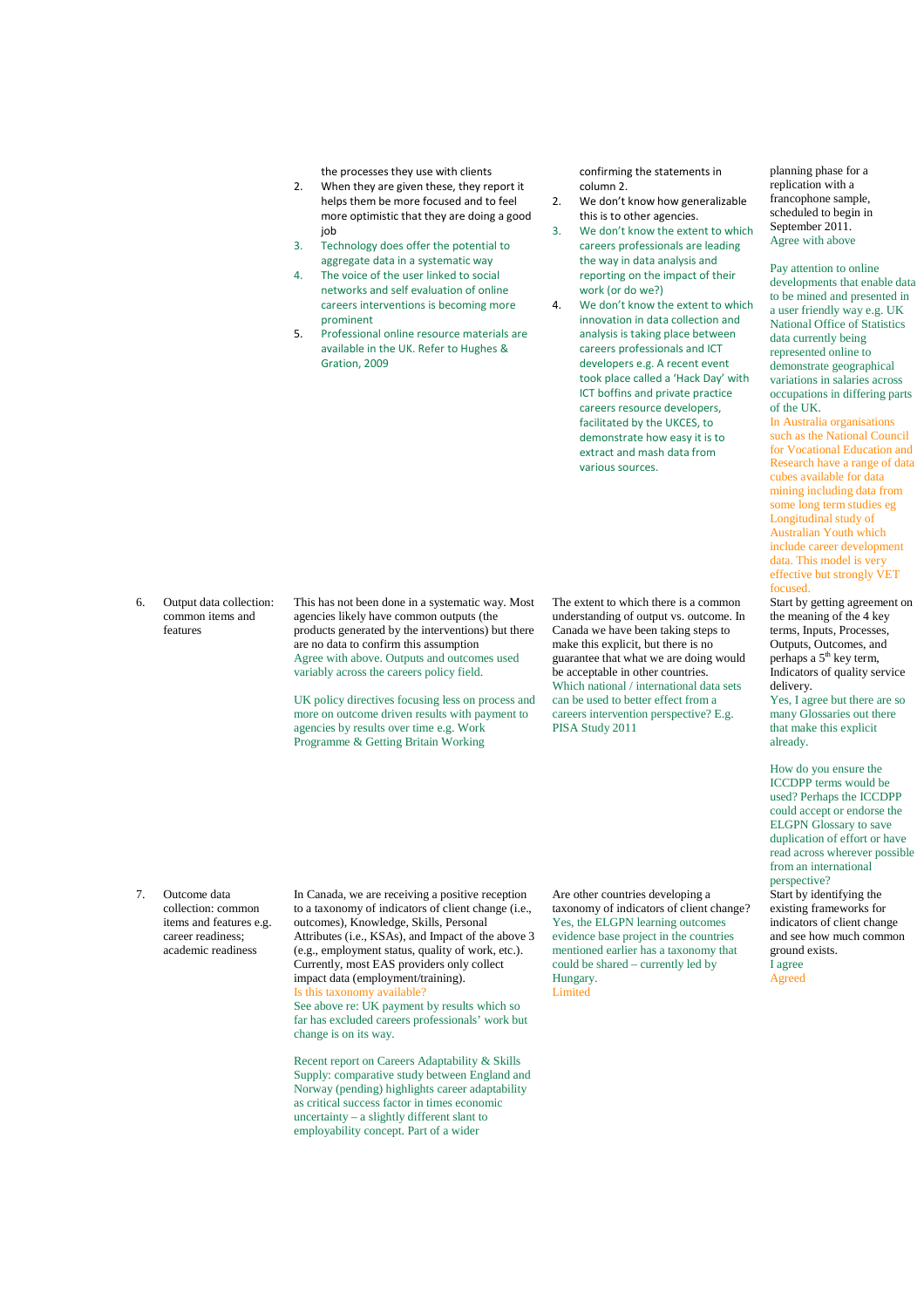|    |                                                                                                   | Mark Savickas.                                                                                                                                                                                                                                                                                                                                                                       |                                                                                                                                                                                                                                                                                                                                           |
|----|---------------------------------------------------------------------------------------------------|--------------------------------------------------------------------------------------------------------------------------------------------------------------------------------------------------------------------------------------------------------------------------------------------------------------------------------------------------------------------------------------|-------------------------------------------------------------------------------------------------------------------------------------------------------------------------------------------------------------------------------------------------------------------------------------------------------------------------------------------|
| 8. | Data collection<br>systems<br>(Roll 5, 6, $& 7$ , into<br>#8)                                     | There are a lot of data being collected that do not<br>speak to client change and that practitioners find<br>marginally relevant. Practitioners are hungry for<br>tools to measure a wider range of more<br>meaningful outcomes linked to their<br>interventions.<br>The impact of fiscal change is placing more<br>pressure on practitioners and managers to 'make<br>do and mend'. | How best to tap into or gain access to<br>large datasets with minimum or no<br>budget available for this sort of activity.<br>For example, social partnerships forming<br>in the UK between Cabinet Office,<br>Education and Employer Taskforce and<br>online careers service providers in<br>England.<br>Free data collection instead of |
|    |                                                                                                   | Tried and tested data collection systems are<br>breaking down in some cases as a result of<br>cutbacks and political change e.g Connexions<br>data collection in England                                                                                                                                                                                                             | government funded research projects are<br>beginning to emerge.                                                                                                                                                                                                                                                                           |
| 9. | Co-construction of<br>indicators-policy<br>makers, service<br>managers,<br>practitioners, service | Lots of people report needing this sort of<br>collaborative approach, but it does not seem to be<br>happening.<br>More dialogue is needed on the differing sets of<br>expectations from each of these stakeholder                                                                                                                                                                    | Is anyone working on this?                                                                                                                                                                                                                                                                                                                |

groups.

users

international research project orchestrated by

Identify a priority list of large datasets that offer potential to embed careers-related questions e.g PISA study, British Youth Cohort Study

Find a formal mechanism through ICCDPP to gain access to at least 3-5 large datasets.

There has been an official launch of the Canadian Council of Career Development Associations (CCCDA) which is formed of the main professional associations whose members deliver career services. This will help to give a more united voice to career development in Canada and perhaps have greater impact on policy makers. However, we've just lost our pan-Canadian policy  $\text{body} - \text{so}$ one step forward, three steps back!

We have included in the Common Indicator Proposal focus groups with policy makers in an effort to coconstruct indicators for this project.

Is there a schema identified, that includes the multiple levels of representation needed for fully collaborative domestic and international partnerships around career development & public policy development? If not, this is a logical starting point – generating a list/matrix (e.g., settings on one axis; roles on the other) of "generic" roles within all countries, then brainstorming to populate from within the alreadyformed and active groups, and networking out from there with retroactive modifications made as necessary. The UK Careers Professional

Alliance brings together 6 professional associations signed up to working more collaboratively. A UK-wide consultation is currently underway to explore options for moving towards a new single entity, confederation or something in between. Visit ICG website to access full set of papers: http://www.icg-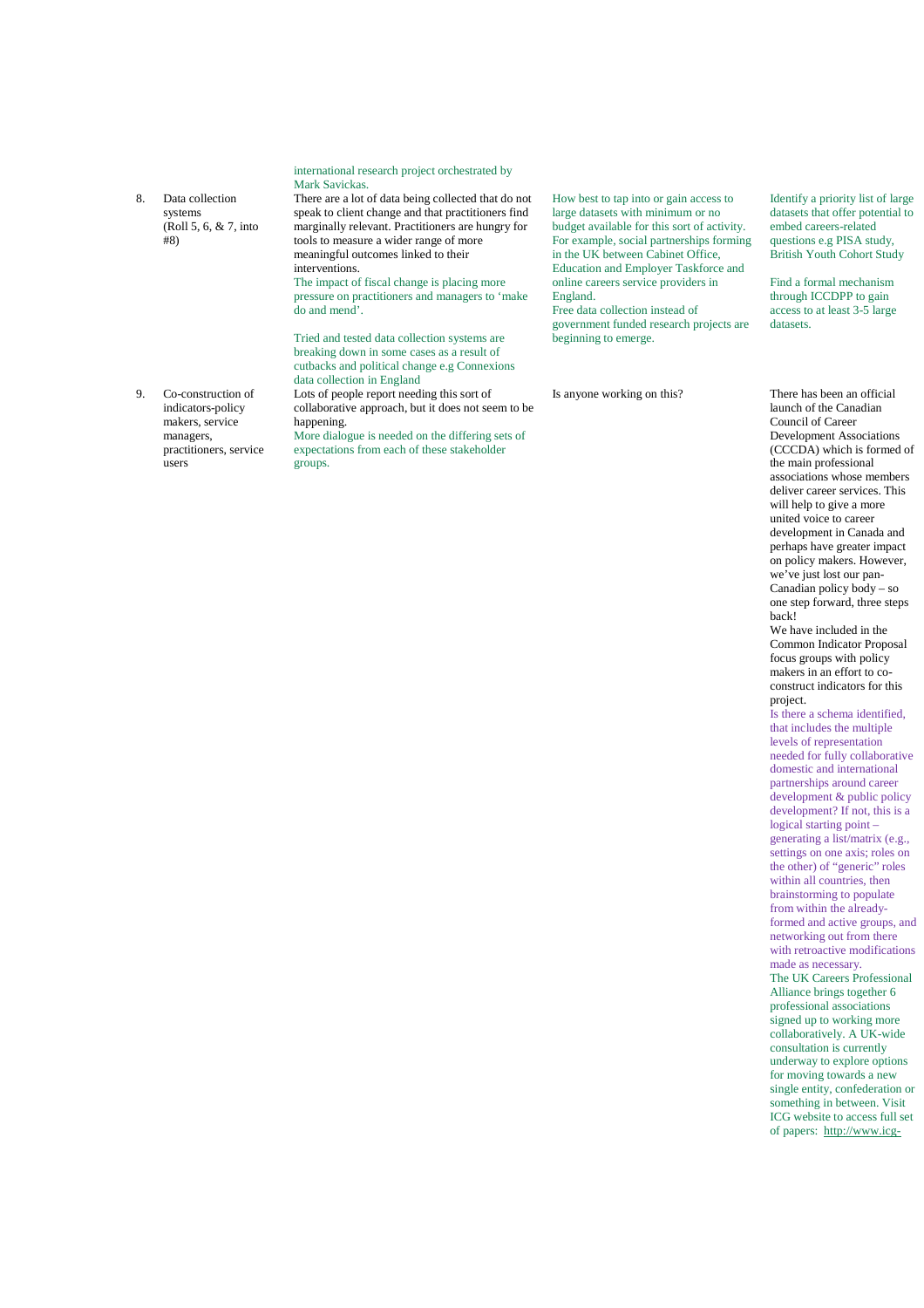#### uk.org/careers\_profession\_alli ance.html

Could we search for any published authors and published works that seems relevant to our field?

What kind of metrics are we

It would be useful to have a coordinating mechanism for developing an international glossary. The Canadian and/or EU examples could serve as starting points.

It would be useful to have a coordinating mechanism for doing this. It's a natural role for the ICCDPP – but unsure how much is reasonable to expect ICCDPP to take on. If row #1 and row #2 in this table are addressed, this item will be taken care of. Yes I agree

Replication studies are needed – linking more diverse career interventions with common outcomes.

|                                                                                                                                                                              | http://www.derby.ac.uk/files/assessing_the_benef<br>its2002.pdf                                                                                                                                                                                                                                                                                                                                                                                                                                                                                                                                                                                                                                                                                                                                                                                               | accountability and cost benefit analysis<br>frameworks                                                                                                                                                                                                                                                  |
|------------------------------------------------------------------------------------------------------------------------------------------------------------------------------|---------------------------------------------------------------------------------------------------------------------------------------------------------------------------------------------------------------------------------------------------------------------------------------------------------------------------------------------------------------------------------------------------------------------------------------------------------------------------------------------------------------------------------------------------------------------------------------------------------------------------------------------------------------------------------------------------------------------------------------------------------------------------------------------------------------------------------------------------------------|---------------------------------------------------------------------------------------------------------------------------------------------------------------------------------------------------------------------------------------------------------------------------------------------------------|
| How to involve policy<br>makers in discussions<br>on metrics                                                                                                                 | In England, our coalition government is currently<br>focused on 'destination measures' and making<br>better use of ICT systems to inform potential<br>consumers on the added-value returns for their<br>investments in learning and work. I'm on a<br>national advisory group but it's too early to say<br>what sits behind the mantra of destination<br>measures.                                                                                                                                                                                                                                                                                                                                                                                                                                                                                            | Is anyone working on this? Not sure<br>policy makers care about the metrics –<br>they want the end results.                                                                                                                                                                                             |
| Need for a glossary of<br>terms for this area of<br><b>Career Development</b><br><b>Services (CDS)</b>                                                                       | We have a very good glossary already developed<br>- needs updating no doubt, but a good start. Parts<br>of it were used in our Canadian Standards and<br>Guidelines glossary, but the expanded version has<br>much more. Some work has been done in the EU<br>as well, we think. But new groups on the scene<br>seem to want to invent their own system rather<br>than build on what has already been done.<br>We need a set of common terms and agreed upon<br>definitions<br>Again, compile the resources and conduct some<br>sort of analysis – where are they all housed?<br>Could allow for some mighty powerfully<br>synergistic qualitative dissertation research cross-<br>nationally<br>Agree $-$ I can send you the draft version of the<br>ELGPN WP4 Glossary which is an amalgamation<br>of terms from differing EU and international<br>sources. | How or if policymakers use a Glossary<br>inform their work on policy formation.<br>In each of the four home countries of the<br>UK, devolved Parliaments prefer to<br>invent their own policy terms which are<br>broadly similar but different to each<br>other.                                        |
| The importance of<br>capturing the process<br>of how indicators are<br>arrived at and making<br>it available to others<br>The importance of<br>identifying/clarifying        | No shortage of Glossary papers in Europe!<br>Also, see Annex 2 within online professional<br>resource<br>CICA deevloped a glossary linked to national<br>standards but there is still widespread<br>inconsistency in usage of many terms<br>Yes but might we be accused of 'navel gazing!'<br>Suggest there are other higher order priorities to<br>address first                                                                                                                                                                                                                                                                                                                                                                                                                                                                                             |                                                                                                                                                                                                                                                                                                         |
| the assumptions<br>underlying any<br>framework developed<br>or indicator/measure<br>selected<br>Research findings to<br>date<br>Canada<br>a.<br>2011<br><b>UK 2011</b><br>b. | 1.<br>It is possible to get practitioners to track<br>process and outcome, and when they do it,<br>they feel better about the quality of service<br>they provide, and their clients feel more<br>encouraged to follow the intervention.<br>2.<br>Relatively minimal intervention that is<br>systematic and focused on meeting explicit                                                                                                                                                                                                                                                                                                                                                                                                                                                                                                                        | How generalizable are these findings to<br>other client groups and other areas of<br>client needs. The Canadian studies used<br>LMI as the sole intervention (delivered<br>in an assisted or unassisted manner) wit<br>clients needing assistance with career<br>decision making or job search, i.e., 2 |
|                                                                                                                                                                              |                                                                                                                                                                                                                                                                                                                                                                                                                                                                                                                                                                                                                                                                                                                                                                                                                                                               |                                                                                                                                                                                                                                                                                                         |

Policy makers seem to develop their own system for doing this, and practitioners also develop their own systems, and there are important differences

Longitudinal data systems: Philadelphia example;

The careers profession does not engage fully with economists, econometrics and other specialists in this field. I haven't seen any report similar to the

between the two results.

data systems in U.S.

CeGS paper 2002

arriv it ava 14. The  $i$ 

13. The i

10. Linking indicators, measurements/metrics with existing accountability frameworks and data collection for related policy areas

 $11.$  How

 $12.$  Need

- ident the a unde frame or ind select
- 15. Resea date
	-
	-

talking about, for what purpose and who's benefit?

v or if policymakers use a Glossary to brm their work on policy formation.

Is anyone working on ways to promote

representatives) would empower this dialog (and hopefully not overly complicate if managed efficiently) Why the field doesn't engage more fully with lead experts who specialize in

harmony in this area?

ach of the four home countries of the devolved Parliaments prefer to ent their own policy terms which are adly similar but different to each  $er.$ 

#### To include multiple representations in the schema development (of principles, constructs, and constituent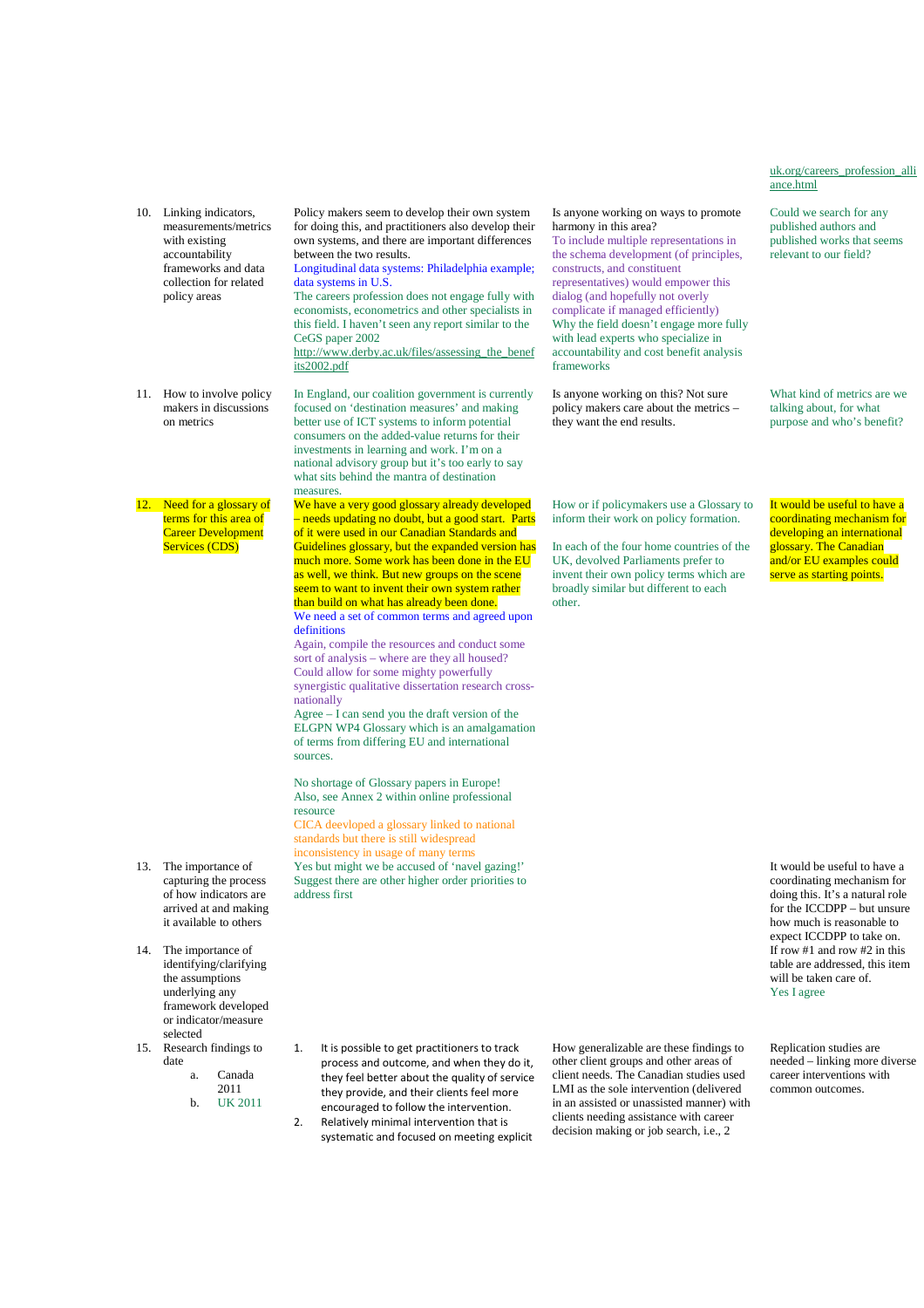client needs can produce statistically reliable and clinically significant client change.

- 3. WSI research on impact of 3 diverse career interventions in SMEs similarly resulted in robust and consistent results.
- 4. Evidence base fact sheets presented in UK Parliament to inform new Education Bill  $(2011)$
- 5. DfE Evidence base report on careers education & IAG due to be published by end of August 2011 (not very robust in my opinion)
- 6. UKCES series of ICT research reports focus on consumer choice, accountability framework in a market economy and workforce development across the UK careers sector.
- 7. Policy Commentaries produced by Careers England
- 8. Regular UK Careers Sector Briefing papers based on key themes

9. Careers Profession Alliance research on professionalisation the careers workforce Customized LMI provision, based on accurate initial client needs analysis, and with the support of staff training, produced significant client changes especially in clients' abilities to use/apply the knowledge, and in the development of attributes such as confidence and optimism In the Canadian LMI studies, practitioners were very willing to participate in a research project, and given the successful results, their colleagues were willing to adopt the data collection procedures used in the research. The research practitioners became advocates for adopting the data collection procedures. This remains a major challenge in England due to major cuts in youth support services

(Connexions)

Practitioners are keen and willing to gather evidence on impact but no central point for sharing findings in a systematic way. LinkedIn is being used by practitioners to discuss impact and building their own evidence base. This remains 'contested territory' Career management skills broadly accepted in higher education careers advisory services but less so in Further Education, School and Community settings.

In England, the Coalition government is systematically removing careers education from the school curriculum as part of the new education Bill. This is not the case in other parts of the UK.

In Wales, a major review of careers provision in 2010 highlighted the need for a 'careers family' to emerge within common goals, language and approaches.

We acknowledge the Australian Blueprint for Career Development competencies as career management skills and educators have shown an enthusiasm for mapping various programs and units to these competencies

What would have been the degree of acceptance if the initial step was not a research project? Our sense is that practitioners are more than ready to embrace data collection – as long as they have tools and can see the "why" – what's in it for me, my career, my clients, my practice, my profession Agree – there are insufficient CPD modules within initial training on this topic Agreed

groups of client needs (thus, 2 types of interventions) and 2 modes of intervention delivery.

This has not really been tested, to my knowledge. We don't really know who is doing career management skills training, what it looks like and who is benefiting from it.

CMS training is not a term really used, as yet, in the UK.

The Canadian Council of Career Development Associations (CCCDA) is formed of the main professional associations whose members deliver career services. This will help to give a more united voice to career development in Canada and a broader impact on career development practices. Ditto, the UK Careers Profession Alliance Ditto Career Industry Council of Australia

We think that adopting an outcomes taxonomy that is explicitly linked to the client KSAs that would logically flow from the interventions would address this issue. Right now, most practitioners do not conceptualize their interventions in terms of client learning outcomes. I think we can learn much from the Canadian taxonomy. Could we trial this in other countries?

18. Need for quantitative We are aware of 1 Canadian example where this One swallow doesn't make a summer, so Hopefully will have more

17. Seeking greater alignment between career management skills training and career learning outcomes

16. Gaining the buy-in of practitioners to impact data collection